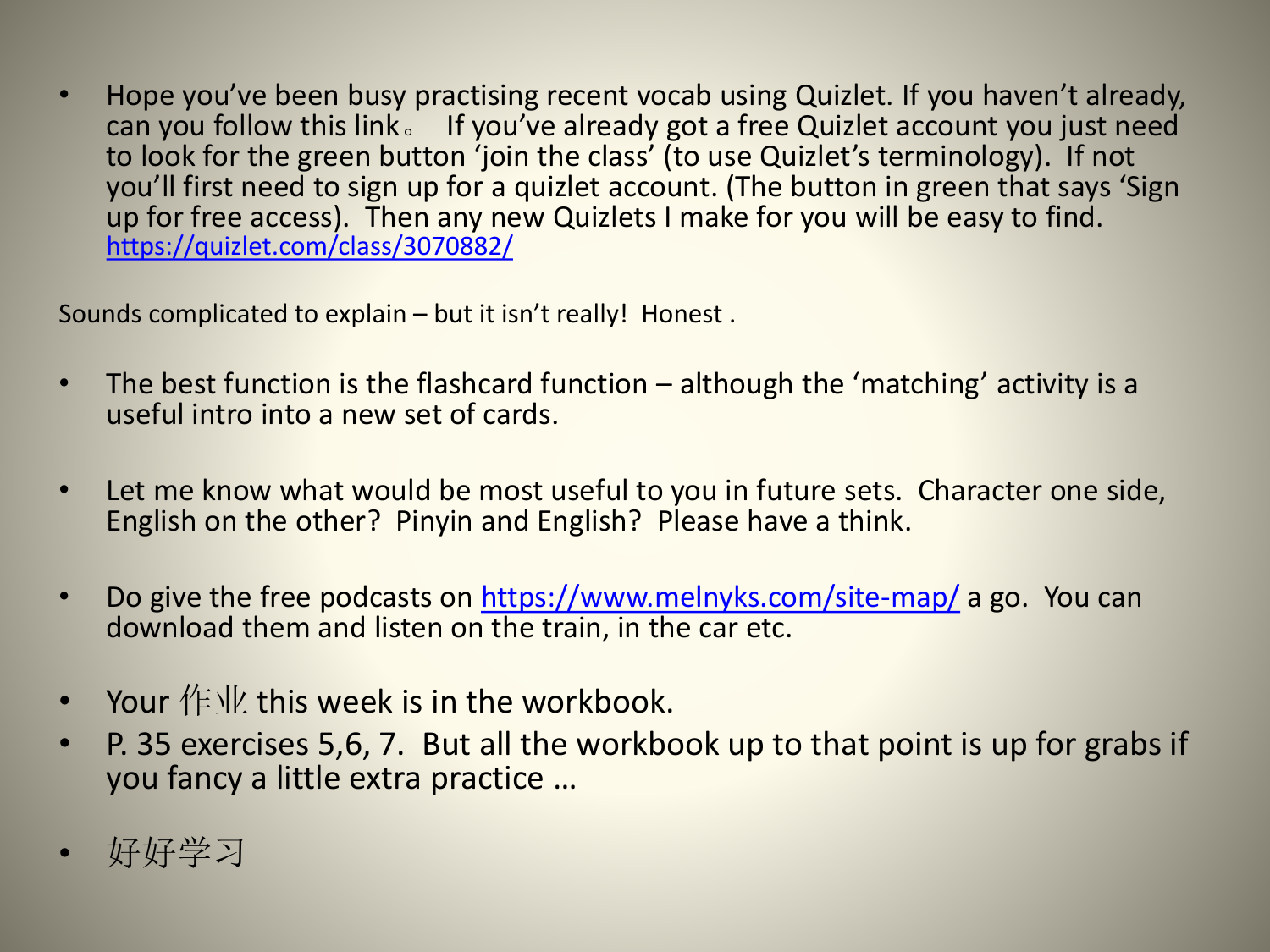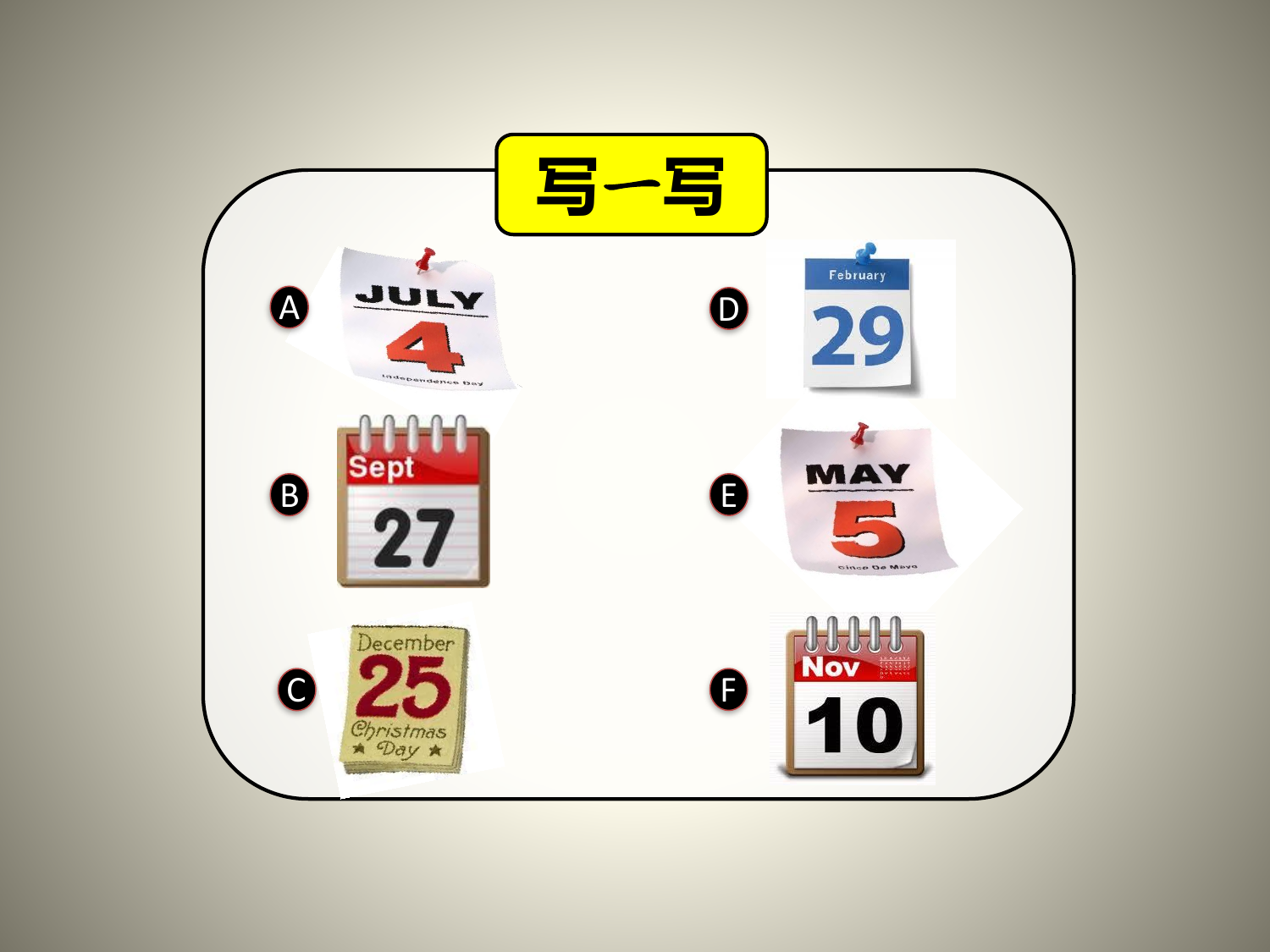## Match question & answer

| 1. 你好吗?     | a) 我叫王月。 |
|-------------|----------|
| 2. 你叫什么名字?  | b) 还可以   |
| 3. 他姓什么?    | c) 他叫李山  |
| 4. 你朋友叫什么名字 | d) 他姓李   |
| 5. 她姓什么?    | e) 她姓马   |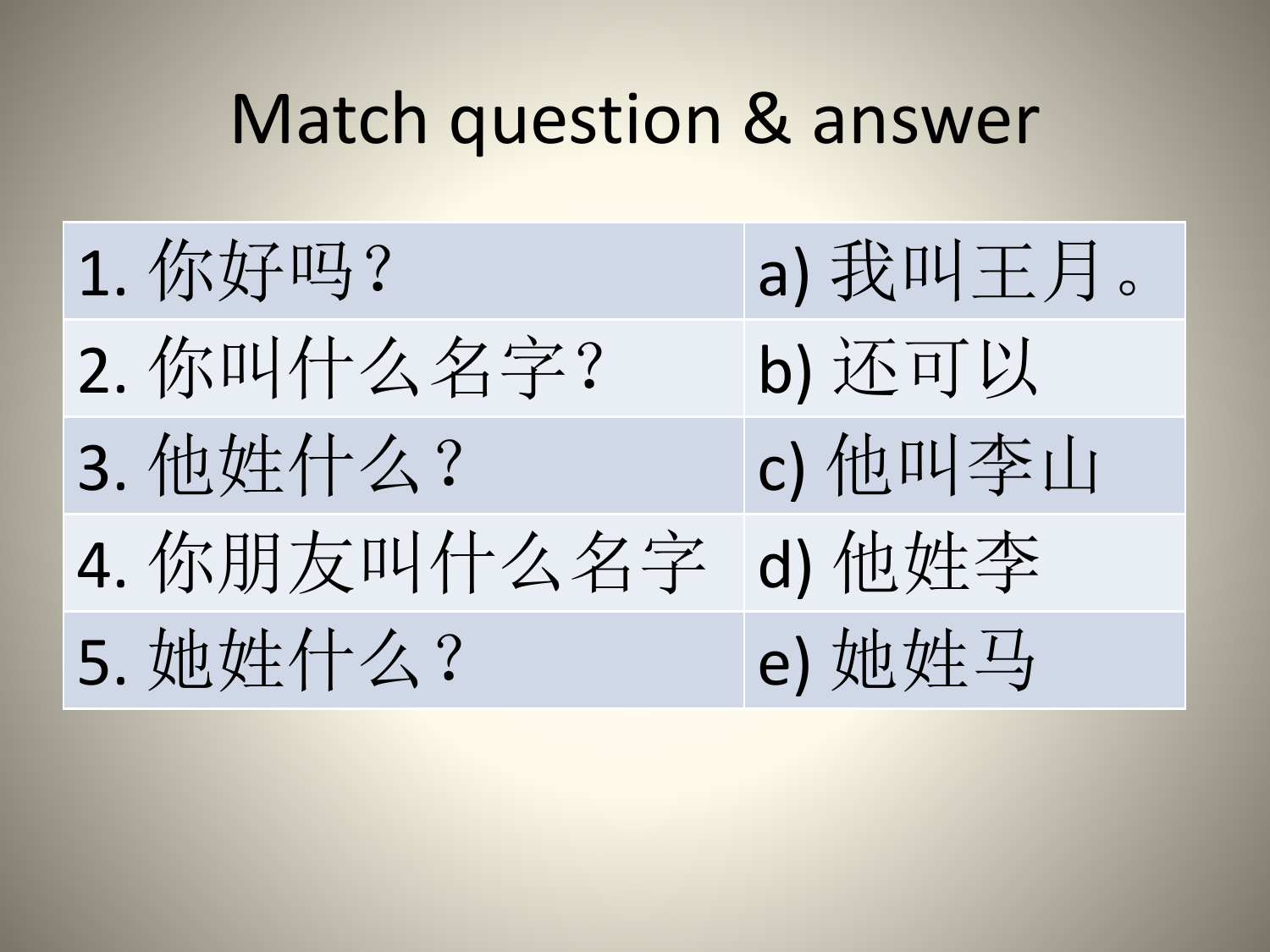## Match the question with the answer.

ní hǎo ma (1) 你好吗? nǐ jiàoshén me míng zi (2) 你叫什么名字? tā xìng shén me (3) 他姓什么? ní péngyou jiàoshén me míng zi (4) 你朋友叫什么名字? tā xìng shén me (5) 她姓什么?

wǒ jiào wáng yuè (a) 我叫王月。 hái kě yǐ (b) 还可以。 tā jiào lǐ shān (c) 他叫李山。 tā xìng lǐ (d) 他姓李。 tā xìng mǎ (e) 她姓马。